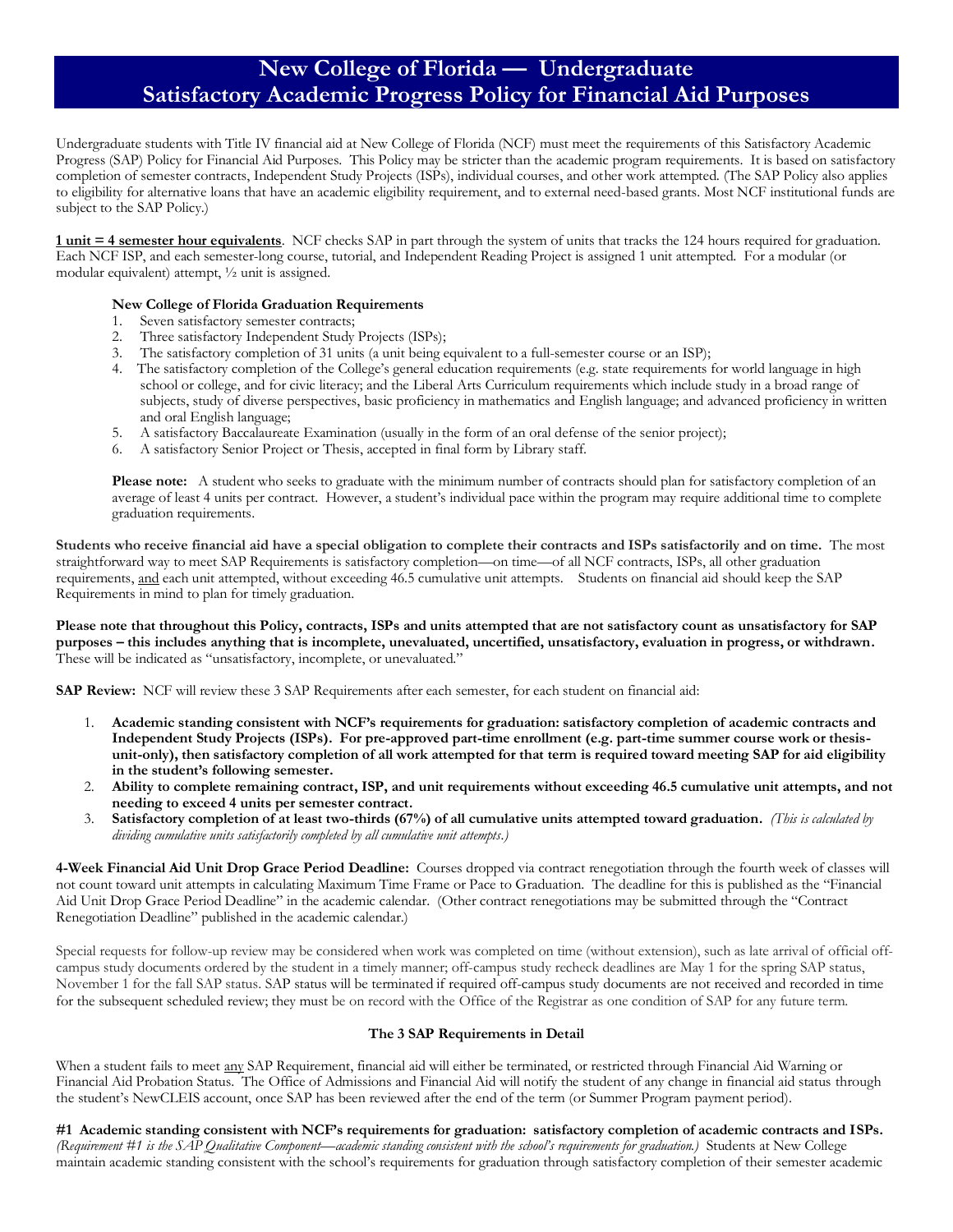contracts and ISPs*. For pre-approved part-time enrollment (e.g. part-time summer course work or thesis-unit-only), satisfactory completion of all work attempted for that term is required toward meeting SAP for aid eligibility in the student's following semester; the deadline for changing course choice, or officially withdrawing from this program without penalty to academic standing for SAP will be posted in the academic calendar.*

In order for a student's performance in a course or academic activity to be designated "satisfactory," it is expected that he or she will complete work that meets or exceeds a standard that is uniformly applied to all students in that course. Academic performance that does not meet this standard is designated "unsatisfactory." At New College this satisfactory or unsatisfactory designation is always accompanied by a narrative evaluation that describes the quality and character of the student's academic work.

Because New College is the Honors College for the state of Florida, instructors have high expectations for student outcomes, and established performance norms are also high. This means that student work that is designated satisfactory in a course, tutorial, independent reading project, or independent study project is apt to exceed common minimum standards and would likely earn a B or an A in a traditional grading system. A final designation of "satisfactory" for an academic activity at New College is equivalent to *at least* a C (2.0) or higher in a traditional grading system.

The academic contract registers the student's units (courses, tutorials, Independent Reading Projects) for the semester. Criteria for satisfactory evaluation of each unit of academic work are based upon established norms defined by the faculty at the beginning of the semester or Independent Study Project. Criteria for satisfactory completion of the academic contract are individually negotiated between the student and the student's faculty contract sponsor (advisor).

The student is expected to complete one satisfactory academic contract for each semester registered. In addition, the student is expected to complete one satisfactory Independent Study Project for each ISP registered. For pre-approved part-time enrollment (e.g. part-time summer course work or thesis-unit-only), satisfactory completion of all work attempted for that term is required toward meeting SAP for aid eligibility in the student's following semester; the deadline for changing course choice, or officially withdrawing from this program without penalty to academic standing for SAP will be posted in the academic calendar.

### **At each SAP review, the student's record must reflect the following:**

- Satisfactory completion of the semester's academic contract; and
- Satisfactory completion of the ISP (if registered) within the one-semester grace period; or
- For pre-approved part-time enrollment (e.g. part-time summer course work or thesis-unit-only), satisfactory completion of all work attempted for that term is required toward meeting SAP for aid eligibility in the student's following semester; the deadline for changing course choice, or officially withdrawing from this program without penalty to academic standing for SAP will be posted in the academic calendar.

**Unsatisfactory, Incomplete, or Unevaluated Contract or ISP:** With the exception of the one-semester grace period for satisfactory ISP completion, the student will not meet SAP with an unsatisfactory, incomplete, or unevaluated contract or ISP.

**Unsatisfactory, Incomplete, or Unevaluated Pre-Approved Study:** the student will not meet SAP with pre-approved part-time course work that is unsatisfactory, incomplete, or unevaluated.

**Transfer Contracts and ISPs:** Any transfer contract or ISP attempted after initial NCF enrollment counts toward Requirement #1.

**Emergency Leave of Absence or Leave of Absence:** Contract and unit work that is recorded as begun but not satisfactorily completed due to Emergency Leave of Absence or Leave of Absence counts as work attempted but unsatisfactory for financial aid purposes.

Withdrawal: A contract not satisfactorily completed due to Withdrawal that is Official or Unofficial (e.g., ceasing course/tutorial attendance before the end of the term), counts as a contract attempted but unsatisfactory for financial aid purposes. For pre-approved part-time enrollment*, the deadline for changing course choice, or officially withdrawing from this program without penalty to academic standing for SAP, will be posted in the summer term academic calendar.*

**Meeting Requirement #1 at the Next SAP Review:** Except in cases where a student's records trigger termination of financial aid, off-campus study records or credentials have not been received and recorded, or the student is subject to review for academic dismissal (see below), or whose off-campus study credentials have not been recorded, the student will meet Requirement #1 for the next enrolled semester period's SAP Review with satisfactory completion of the semester's contract (and ISP, if registered).

#### **Review for Academic Dismissal Triggers/Termination of Financial Aid:**

- Two unsatisfactory contracts, which need not be consecutive.
- In any order, one unsatisfactory contract and two unsatisfactory ISPs; again, they need not be consecutive.
- · One unsatisfactory contract, for students who were readmitted after having previously been dismissed.

Financial aid will automatically be terminated on the basis of any of these triggers or the equivalent for financial aid purposes. (Contracts, ISPs and units attempted that are not satisfactory – including anything that is incomplete, unevaluated, uncertified, unsatisfactory, evaluation in progress, or withdrawn - count as unsatisfactory for SAP purposes.)

## **#2 Ability to graduate without exceeding 46.5 cumulative unit attempts, and 4 units per semester contract.**

*(Requirement #2 is part of the SAP Quantitative Component—Maximum Timeframe.)* The minimum length of NCF's degree program is 31 units, satisfactorily completed. The Maximum Timeframe is 46.5 cumulative unit attempts for NCF Title IV financial aid recipients (150% of 31 units). Attempts include the following:

- all units that remain listed on the student's academic contract as educational activities, after the four-week Financial Aid Unit Drop Grace Period
- all units accepted in transfer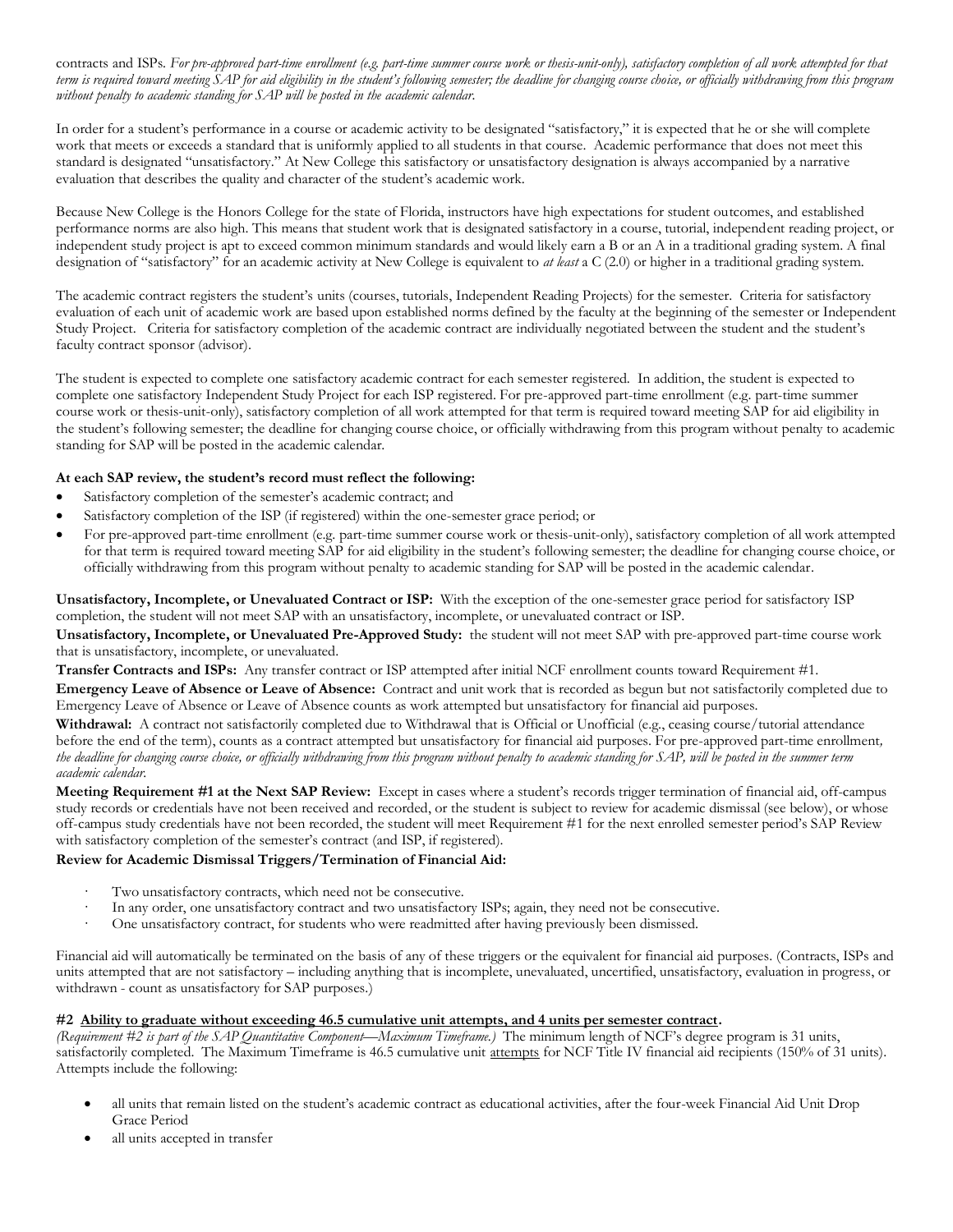- all subsequent units registered (including any that are satisfactory, unsatisfactory, pre-emptively unsatisfactory, incomplete, unevaluated, or unearned due to leaving the school or ceasing class/tutorial attendance)
- in the case of unit work through an NCF summer program, the deadline for withdrawing or dropping course work without penalty to academic standing for SAP will be posted in the summer term academic calendar

The student meets Requirement #2 if it is possible to continue enrollment and complete graduation requirements (including the requirements of 7 contracts, 3 ISPs, 31 units, and the baccalaureate exam) without needing to exceed 4 units per subsequent semester contract, and without exceeding 46.5 cumulative unit attempts. If the student cannot do both, then the student's aid will be terminated unless saved by successful appeal for Financial Aid Probation.

**Units from Dual Enrollment and Other College Transfer Credit:** For Requirement #2, transfer credit may be assigned contract (or ISP) credit as well as units attempted and satisfactorily completed. After initial enrollment, units attempted are assigned for off-campus study through a host institution; the units are counted as satisfactorily completed if transferred to the NCF degree by the first day of classes after the one**-**semester grace period. Four unit attempts for each off-campus term are projected, when the host institution transcript has not yet been received. Transfer credit is assigned 1 unit for every 4 semester hours earned (or every 6 quarter hours).

#### **#3 Satisfactory completion of at least two-thirds or 67% of all cumulative units attempted toward graduation requirements.**

*(Requirement #3 is part of the SAP Quantitative Component—Rate of Progress, or Pace, to Graduation within Maximum Timeframe.)* Criteria for satisfactory evaluation of course work toward the contract are based upon established norms presented at the beginning of the course. Criteria for satisfactory evaluation of independent work are individually negotiated between the student and the sponsoring faculty member. The rate of progress for this Requirement is calculated by dividing the cumulative units satisfactorily completed by all cumulative units attempted. Cumulative units for calculating pace to graduation include the following:

- all units that remain listed on the student's academic contract as educational activities, after the four-week Financial Aid Unit Drop Grace Period
- all units accepted in transfer
- all subsequent units registered (including any that are satisfactory, incomplete, unevaluated, uncertified, pre-emptively unsatisfactory, unsatisfactory, evaluation in progress, withdrawn, or unearned due to leaving the school or ceasing class/tutorial attendance )
- in the case of unit work through an NCF summer program, the deadline for withdrawing or dropping course work without penalty to academic standing for SAP will be posted in the summer term academic calendar

It is important to note that students and faculty frequently negotiate academic contract criteria that exceed the two-thirds (67%) quantitative requirements of SAP; the quantitative requirements impose restrictions for financial aid purposes, but do not replace the contract criteria for progress in the academic program.

# **Special Conditions for Requirement #3**

**The number of semester contracts attempted determines the standard:** NCF uses a graduated standard; for each of the first three semester contracts attempted, students must meet the standard for Requirement #3 at the 50% level. By the end of the fourth semester contract attempted and each semester thereafter, students are required to meet the standard at the two-thirds or 67% level. All NCF contracts registered—including any that are incomplete or unsatisfactory due to Withdrawal, ceasing class or tutorial attendance before the end of the term, Leave of Absence, or Emergency Leave of Absence—count toward contracts attempted.

**Transfer semester contracts count toward contract attempts:** This includes any transfer contracts accepted toward the degree program for work prior to initial enrollment at NCF (including dual enrollment), and any transfer semester contracts attempted after initial NCF enrollment (via work at a host institution).

**Repetitions count, but have other restrictions.** All repeated attempts of courses and tutorials (that remain listed as academic activities after the four-week Financial Aid Unit Drop Grace Period), and repeated project units will count toward measurement of Requirement #3. Whether completed through transfer credit or through NCF, a course, tutorial, or project unsatisfactorily completed may be repeated until it is satisfactorily completed; however, once satisfactorily completed, only one voluntary repetition is permitted toward the student's full-time load for financial aid purposes.

**Semester contract attempts #1, #2, and #3:** At SAP evaluation of each of the first three semesters, the student must have satisfactorily completed at least 50% of all cumulative units attempted (and reasonably able to reach 67% with the fourth contract attempt, without needing to exceed 4 unit attempts per semester).

**Semester contract attempt #4, and each semester contract attempt thereafter:** At SAP evaluation of the fourth semester and each semester thereafter, the student must have satisfactorily completed at least two-thirds or 67% of all cumulative units attempted.

**Units from Exams, and from Dual Enrollment and Other College Transfer Credit:** For Requirement #3, transfer credit is assigned units attempted and satisfactorily completed if they are accepted toward the NCF degree. After initial enrollment, units attempted are assigned for offcampus study through a host institution; the units are counted as satisfactorily completed if transferred to the NCF degree by the first day of classes after the one**-**semester grace period. Transfer credit is assigned 1 unit for every 4 semester hours (or every 6 quarter hours).

**Additional Definitions for SAP: Academic Year.** NCF's undergraduate program is full-time, using one academic year definition for all students. Occasionally, part-time study may be pursued by pre-approval (e.g., summer study or thesis-unit-only). The minimum academic year comprises the fall and spring semester terms (each semester lasting roughly 4 months or 16 weeks), and the January interterm for Independent Study Projects (between the two semesters). Each semester represents one payment period; the January interterm is attached to the fall semester payment period. A student is not required to register for the January interterm after satisfactory completion of 3 Independent Study Projects. **Additional payment period for summer.** If NCF summer course or summer ISP registration is available and the student enrolls in it, then unit assignment will be made to that summer term only. **Semester Hours and Terms.** As of fall 2011, NCF's program uses semester credit hours with terms, tracking semester hours through a system in which 1 unit is equivalent to 4 semester hours. For NCF educational activities attempted prior to Fall 2011, units will be assigned in the same way. For transfer credit attempted for assignment to the degree prior to Fall 2011, every 4